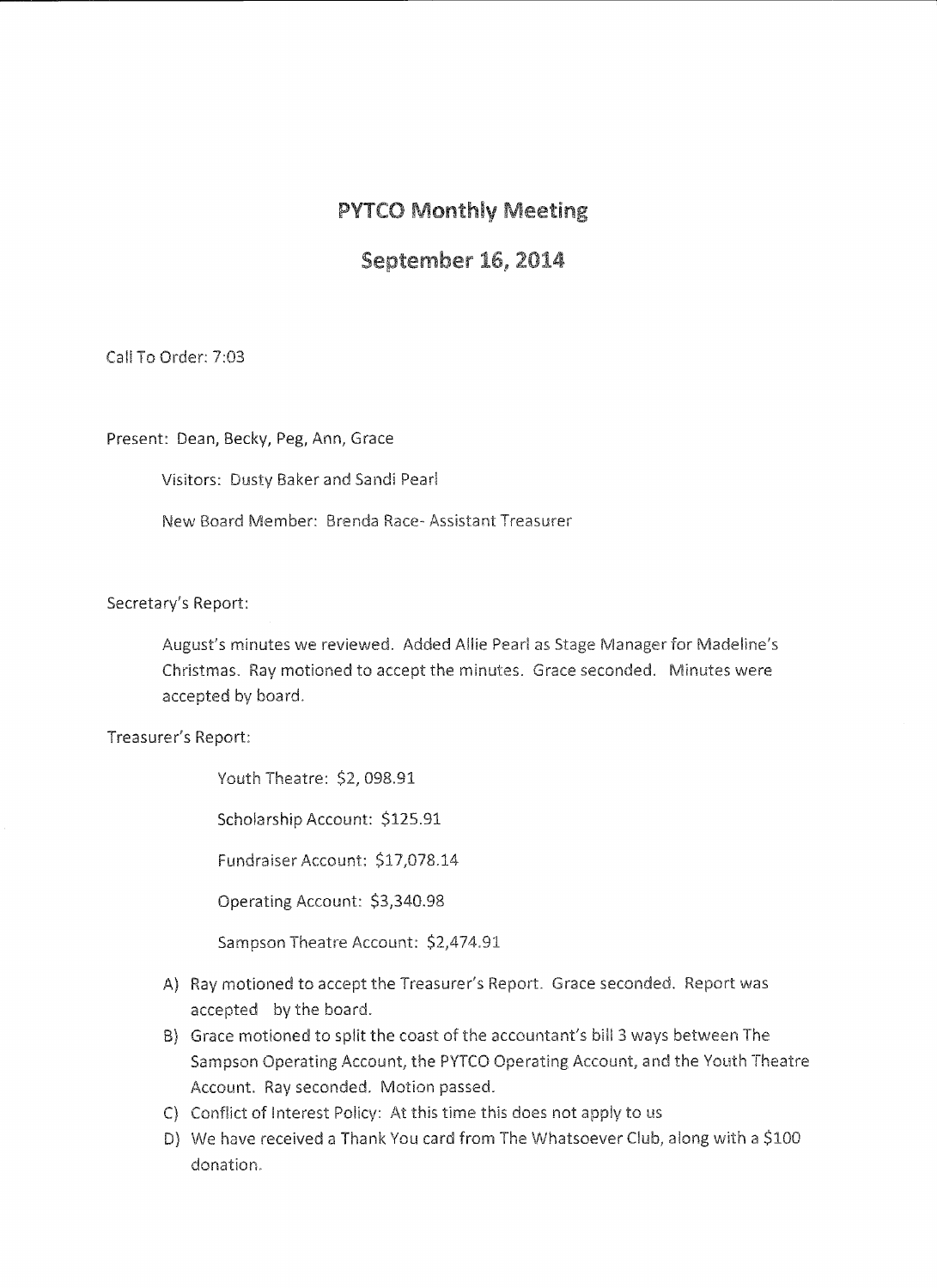E) Al! bills associated with Madeline's Christmas should go to Living Well unless they are for costumes, sets, or props.

Sampson Advisory Board-

A) Quilt Raffle- Grace motioned that the proceeds from the quilt raffle be split and Becky seconded: 60% will go into the Sampson Fundraising Account and 40% will go into the Operating Account.

Old Business:

- A} Bank Signatures- Peg's name needs to be removed from the bank accounts as she will no longer be a signer for the accounts. Becky motioned to remove Peg's name. Ray seconded. Board approved.
- B) Madeline's Christmas- 16 Girls; building in sanctuary. The performance will be in the sanctuary. There will be 2 dinner seatings: 5:15 and 6:15. There is availability for 150 dinners per time frame (300 per night). Pre-Sale tickets only. The ticket price for the dinner and the show are \$20 for adults and \$10 for kids. There will be no "Show Only" tickets. Parent tickets will be \$30. PYTCO will do things to help out. Cast and crew will eat for free. Becky will take care of the posters and the programs; Sandi will take care of the tickets; Sandi will also inform the PY Police Dept. We need to think about a parking plan and put the info on the back of the tickets. Either November  $2^{nd}$  or  $9^{th}$  the sets will be built /moved in. Sandi will have Jeff Childs call Dean
- C) Web Page- Peg will talk to Bailey Finley about working on our web site

New Business:

- A) Miss Penn Yan-Grace will ask Ashley Owens if she is running for Miss Penn Yan and if she would like us to sponsor her. We will talk more about it at our next meeting.
- B} Update on Jason- He is home